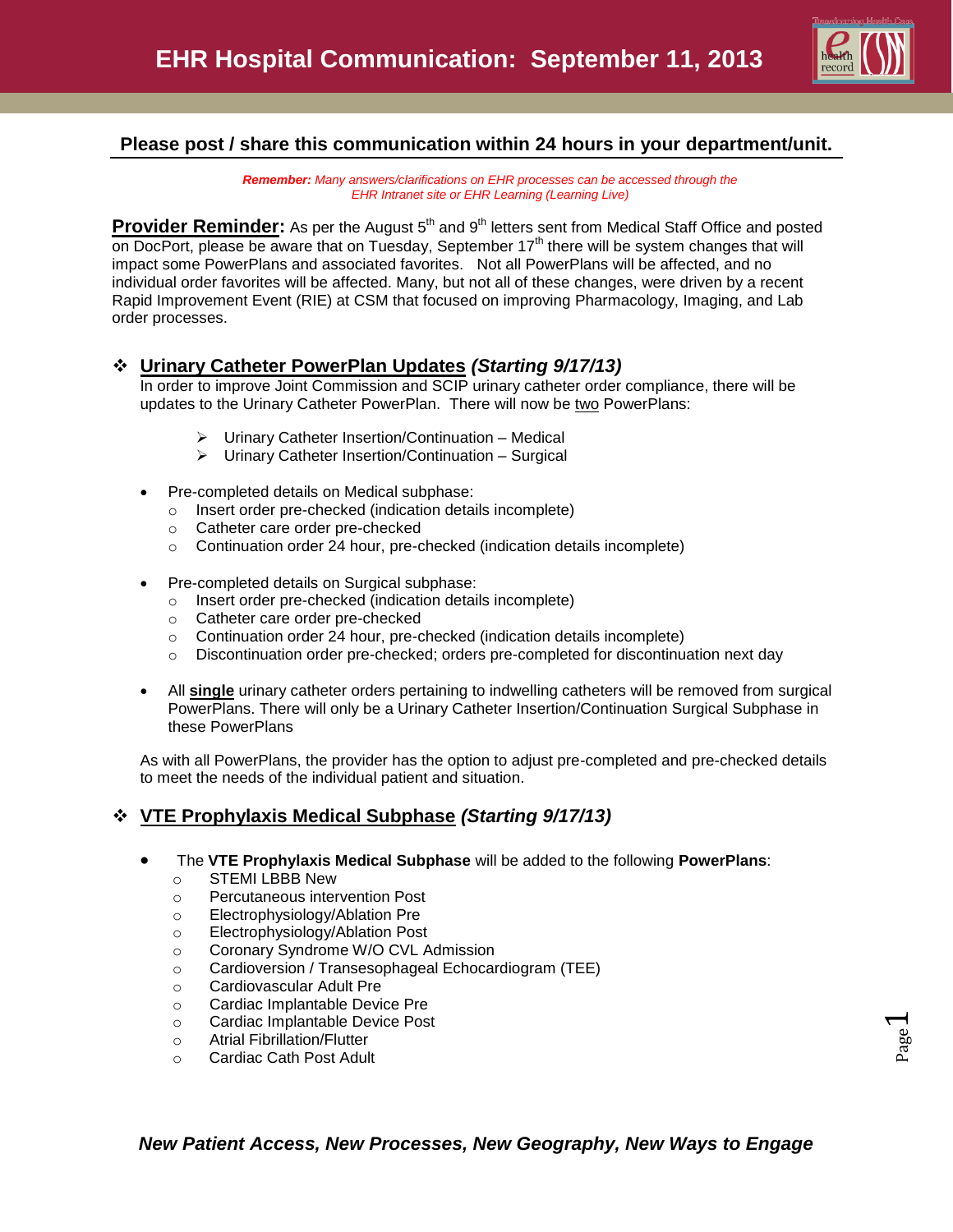

## **Pre-Op and Pre-Procedure Prophylactic Antibiotics** *(Starting week of 9/17/13)*

- Surgery Pre PowerPlan
	- $\triangleright$  Selected edits to improve preop process include admission status, surgery preps, and lab order corrections
	- $\triangleright$  Antibiotic choices will be presented as condition-specific subphases in the PowerPlan:
		- $\checkmark$  CABG, other cardiac or vascular subphase
		- $\checkmark$  Hip/knee arthroplasty, or other orthopedic procedures subphase
		- $\checkmark$  Colon subphase
		- $\checkmark$  Gastric Biliary subphase
		- $\checkmark$  Genitourinary subphase
		- $\checkmark$  Hysterectomy, cesarean section or other lower abdomen with or without gut wall entry subphase
		- $\checkmark$  Neurological subphase
		- $\checkmark$  Oral, head and neck subphase
		- $\checkmark$  Other subphase
		- Content Example:

*Hysterectomy, cesarean section or other lower abdomen with or without gut wall entry subphase*

Usual choice

- □ Cefoxitin 2gm
- \*\*OR \*\*
- Cefazolin 2gm

\*\*ß-lactam allergy MUST CHOOSE TWO ANTIBIOTICS \*\*

- Metronidazole 500mg
- \*\*PLUS\*\*
- Ciprofloxacin 400mg
- Post-operative Prophylactic Antibiotics
	- o Cardiovascular Surgery Post
	- o General and Vascular Surgery Post
	- o Hip Fracture Surgery Post
	- o Hip/Knee Replacement Surgery Post
	- o Intra-Abdominal GYN Surgery Post

The above listed PowerPlans will have two edits:

- $\triangleright$  Add to comment section of all post Antibiotics: "Per SCIP guidelines, post-op antibiotics should be discontinued within 24 hours of surgery unless otherwise specified. Orders continued beyond 24 hours must have an indication for continuing."
- Add new order to scip measured post-op ATB's PowerPlan **Reasons for extending the duration of post-operative prophylactic antibiotic with a drop down of choices**.

#### **Lab** *(Starting the week of 9/17/13)*

Created new orderables and inactivated ones no longer needed:

- $\triangleright$  Created Chlamydia trachomatis NAAT inactivate old orderable Chlamydia DNA PCR Genital
- Created Chlamydia/GC NAAT inactivate old orderable Chlam/GC DNA PCR Genital
- $\triangleright$  Created Neisseria gonorrhoeae NAAT inactivate old orderable GC DNA PCR Genital